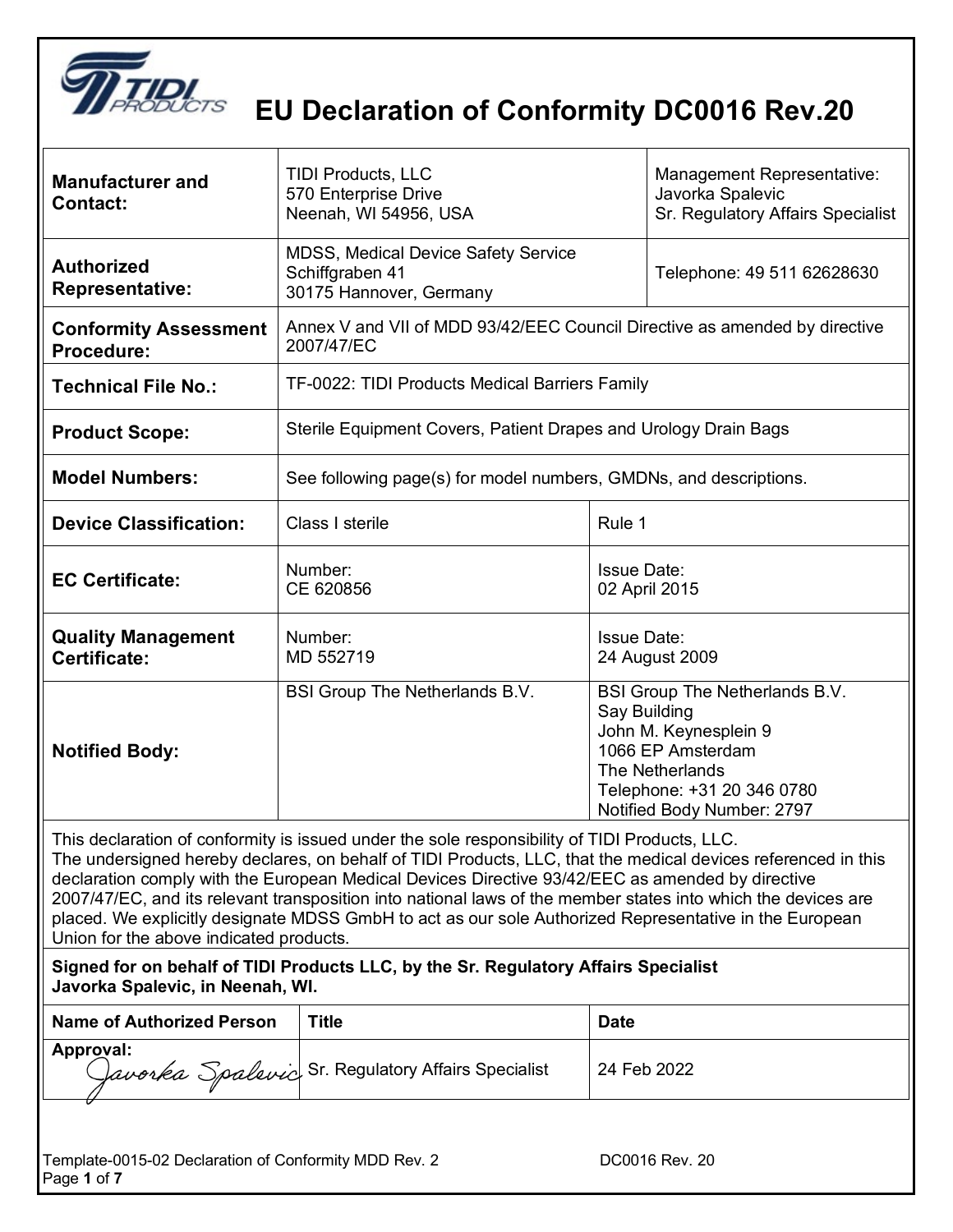

| <b>Model Numbers</b> | <b>GMDN</b> | <b>Description</b>                                                                     |
|----------------------|-------------|----------------------------------------------------------------------------------------|
| 5523                 | 12535       | C-Armor Drape                                                                          |
| 5536                 | 12535       | C-Armor & I.I. Drape Kit                                                               |
| 5402                 | 12535       | Mini C-Arm Kit                                                                         |
| 5403                 | 12535       | Mini C-Arm Drape 48" x 84"                                                             |
| 5408                 | 12535       | C-Arm Drape Kit                                                                        |
| 5411                 | 12535       | Image Intensifier/ X-Ray Tube Cover 30" x 32" with Cut Corners &<br><b>Rubber Band</b> |
| 5412                 | 12535       | Image Intensifier/X-Ray Tube Cover 36" x 36" with Rubber Band                          |
| 5413                 | 12535       | IR Hand Control Cover 7" x 13"                                                         |
| 5414                 | 12535       | C-Arm Drape with Rubber Band                                                           |
| 5420                 | 12535       | Hand Control Cover 5" x 10"                                                            |
| 5423                 | 12535       | Mini C-Arm Drape                                                                       |
| 5424                 | 12535       | Dome Bag 27" Depth                                                                     |
| 5425                 | 12535       | Dome Bag 15" Depth                                                                     |
| 5427                 | 12535       | C-Arm Drape with Clips                                                                 |
| 5429                 | 12535       | C-Arm Drape Kit                                                                        |
| 5434                 | 12535       | C-Arm Drape with Tie Straps                                                            |
| 5435                 | 12535       | C-Arm Drape with Tie Straps                                                            |
| 5452                 | 12535       | C-Arm Drape 40" x 140"                                                                 |
| 5454                 | 12535       | C-Arm Drape with Tie Straps                                                            |
| 5460                 | 12535       | C-Arm Drape Kit                                                                        |
| 5461                 | 12535       | C-Arm/ Image Intensifier Cover                                                         |
| 5464                 | 12535       | C-Arm Drape Kit                                                                        |
| 5499                 | 12535       | <b>Wireless Mouse Bag</b>                                                              |
| 28891                | 12535       | <b>Sterile Drape Kit</b>                                                               |
| 28892                | 12535       | Sterile C-Arm Drape for GE OEC Miniview 6600 & 6800                                    |
| 28893                | 12535       | Sterile C-Arm Drape kit for GE OEC Miniview 6600 & 6800                                |
| 28894                | 12535       | I.I./ X-Ray Tube Drape for GE OEC 9900/9800/9600/8800                                  |
| 28895                | 12535       | C-Arm Drape with Mounting Clips for GE OEC 9900/9800/9600/<br>8800                     |
| 29655                | 12535       | C-Arm Kit Sterile Per OEC 8800/9600/9800                                               |
| 32378                | 12535       | <b>Scatter Guard Drape Kit</b>                                                         |
| 03-3100010           | 12535       | <b>Biplanar Drape Kit</b>                                                              |
| 29412                | 12535       | 9600/9800/9900 Consumables Pack 12" I.I.                                               |
| <b>CFI-600</b>       | 12535       | Blue Band Bag 36" x 28"                                                                |
| <b>CFI-601</b>       | 12535       | Blue Band Bag with Cut Corners 36" x 18"                                               |
| CFI-6018             | 12535       | Contoured Band Bag 18" Depth                                                           |
| CFI-6030             | 12535       | Rounded Band Bag 30" (48" x 34")                                                       |
| <b>CFI-650</b>       | 12535       | Band Bag $12" \times 8"$                                                               |
| <b>CFI-651</b>       | 12535       | Band Bag 20" x 20"                                                                     |

Template-0015-02 Declaration of Conformity MDD Rev. 2 DC0016 Rev. 20 Page **2** of **7**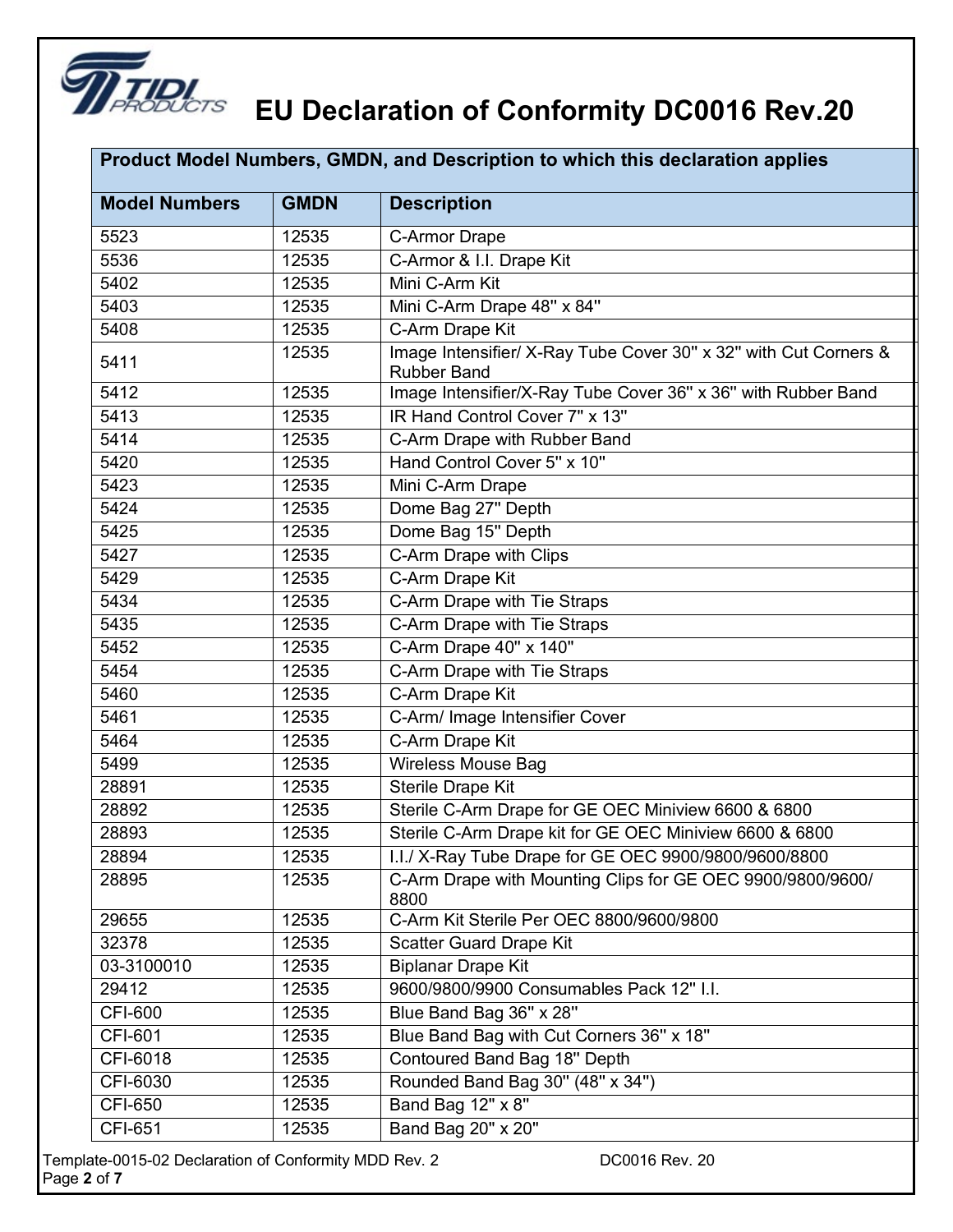

|                                      |             | Product Model Numbers, GMDN, and Description to which this declaration applies |
|--------------------------------------|-------------|--------------------------------------------------------------------------------|
| <b>Model Numbers</b>                 | <b>GMDN</b> | <b>Description</b>                                                             |
| <b>CFI-652</b>                       | 12535       | Band Bag 30" x 14.5"                                                           |
| <b>CFI-653</b>                       | 12535       | Band Bag 30" x 17"                                                             |
| <b>CFI-653CC</b>                     | 12535       | Band Bag with Cut Corners 30" x 17"                                            |
| <b>CFI-654</b>                       | 12535       | Band Bag 26" x 20"                                                             |
| <b>CFI-655</b>                       | 12535       | Band Bag 36" x 30"                                                             |
| <b>CFI-655CC</b>                     | 12535       | Band Bag with Cut Corners 36" x 30"                                            |
| <b>CFI-657</b>                       | 12535       | Band Bag 36" x 36"                                                             |
| <b>CFI-661</b>                       | 12535       | Band Bag 30" x 30"                                                             |
| <b>CFI-663</b>                       | 12535       | Band Bag 42" x 30"                                                             |
| <b>CFI-664</b>                       | 12535       | Band Bag 20" x 15"                                                             |
| CFI-665                              | 12535       | Band Bag 36" x 45"                                                             |
| <b>CFI-667</b>                       | 12535       | Band Bag 30" x 36"                                                             |
| <b>CFI-668</b>                       | 12535       | Band Bag 42" x 36"                                                             |
| <b>CFI-671CC</b>                     | 12535       | Band Bag Cut Corners 48" x 27"                                                 |
| <b>CFI-690</b>                       | 12535       | Band Bag 48" x 36"                                                             |
| <b>CFI-732</b>                       | 12535       | Dome Bag 12" Depth                                                             |
| <b>CFI-733</b>                       | 12535       | Dome Bag 24" Depth                                                             |
| <b>CFI-739</b>                       | 12535       | Blue Band Bag 5" x 7"                                                          |
| <b>CFI-749</b>                       | 12535       | Dome Bag 17" Depth                                                             |
| <b>CFI-756</b>                       | 12535       | Dome Bag 27" Depth                                                             |
| <b>CFI-761</b>                       | 12535       | Band Bag 40" x 30"                                                             |
| <b>CFI-762</b>                       | 12535       | Dome Bag 20" Depth                                                             |
| <b>CFI-768</b>                       | 12535       | Sleeve Cover 10" x 14"                                                         |
| <b>CFI-779</b>                       | 12535       | Band Bag 5" x 12"                                                              |
| <b>CFI-786</b>                       | 12535       | Dome Bag 14" Depth                                                             |
| <b>CFI-788T</b>                      | 12535       | Clear Drape with Tape 40" x 40"                                                |
| <b>CFI-821</b>                       | 12535       | Dome Bag 22" Depth                                                             |
| <b>CFI-827</b>                       | 12535       | Band Bag 40" x 40"                                                             |
| <b>CFI-877T</b>                      | 12535       | Clear Drape with Tape 22" x 27.75"                                             |
| <b>CFI-879</b>                       | 12535       | Band Bag 36" x 40"                                                             |
| <b>CFI-893</b>                       | 12535       | Dome Bag 26" Depth                                                             |
| <b>CFI-911</b>                       | 12535       | Dome Bag 18" Depth                                                             |
| 9024                                 | 12535       | Disposable Sterile Fluoro Control Cover                                        |
| 9052                                 | 12535       | <b>Hyper Handle Drape</b>                                                      |
| 9054                                 | 12535       | <b>Fluoroscopy Cover Kit</b>                                                   |
| 00-901917-01,<br>E9100BF (20475)     | 12535       | OEC Miniview 6800 C-Arm Disposable Cover                                       |
| 00-901918-01-OEC,<br>E9100BE (20493) | 12535       | OEC Miniview 6800 C-Arm Disposable Cover Kit                                   |

Template-0015-02 Declaration of Conformity MDD Rev. 2 DC0016 Rev. 20 Page **3** of **7**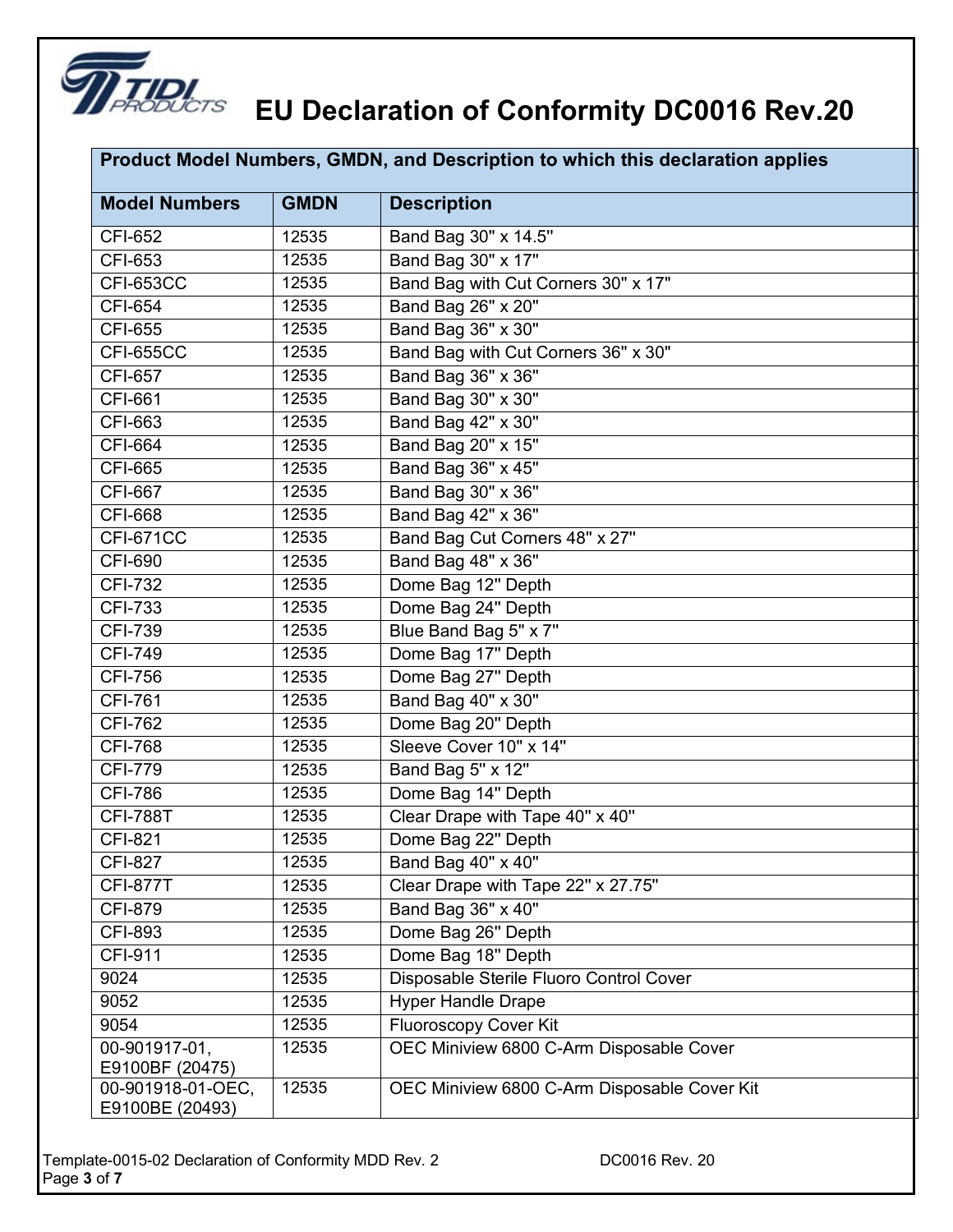

Page

#### **EU** Declaration of Conformity DC0016 Rev.20

| <b>Model Numbers</b>                 | <b>GMDN</b> | <b>Description</b>                                                                                                       |
|--------------------------------------|-------------|--------------------------------------------------------------------------------------------------------------------------|
| 00-900974-01,                        | 12535       | OEC MiniView 6600 Disposable Covers Kit                                                                                  |
| E9100AA (20761)                      |             |                                                                                                                          |
| 00-901390-01,                        | 12535       | OEC MiniView 6600 C-Arm with Gray Footswitch Disposable Covers                                                           |
| E9100AB (20762)                      |             | kit                                                                                                                      |
| 00-901391-01,                        | 12535       | OEC MiniView 6600 C-Arm Disposable C-Arm Cover 40-inch x 84                                                              |
| E9100AE (20765)                      |             | inch/ 102 cm x 213 cm                                                                                                    |
| 00-901501-01-OEC,                    | 12535       | OEC 8800/0600/9800/9900 C-Arms with 9-inch I.I. Disposable                                                               |
| E9100AG (20767)                      |             | <b>Covers Kit</b>                                                                                                        |
| 00-901588-01-OEC,                    | 12535       | OEC 8800/9600/9800/9900 C-Arms with 12-inch I.I. Disposable                                                              |
| E9100AH (20768)                      |             | <b>Covers Kit</b>                                                                                                        |
| 00-900493-03,                        | 12535       | OEC 8800/9600/9800/9900 C-Arms with 9-inch I.I. Disposable                                                               |
| E9100AJ (20769)                      | 12535       | Cover, X-Ray Tube or I.I. 30-inch x 32 inch/ 76 cm x 81 cm                                                               |
| 00-901169-01-OEC,<br>E9100AK (20770) |             | OEC 8800/9600/9800/9900 C-Arms with 12-inch I.I. Disposable<br>Cover, X-Ray Tube or I.I. 36-inch x 36 inch/ 91 cm x 91cm |
| 00-901268-01,                        | 12535       | OEC 7600/7700/8800/9600/9800/9900 C-Arms Disposable                                                                      |
| E9100AM (20772)                      |             | <b>Steriquick Cover</b>                                                                                                  |
| 00-900943-01.                        | 12535       | OEC 9000/9400/8800/9600/9800/9900 C-Arms Disposable Half C-                                                              |
| E9100AP (20774)                      |             | Arm Covers 36-inch x 80 inch / 91 cm x 203 cm                                                                            |
| E7009AH (20863)                      | 12535       | Clear Dome Bag, 15"                                                                                                      |
| E7009AJ (20864)                      | 12535       | Clear Dome Bag, 9"                                                                                                       |
| E7009BG (20869)                      | 12535       | <b>Band Bag Sample Pack</b>                                                                                              |
| 00-902752-01                         | 12535       | OEC 9800 MD Table Control Disposable Cover                                                                               |
| 00-902753-01<br>(24808)              | 12535       | OEC 9800 MD C-Arm with 9-inch I.I. Disposable Covers Kit                                                                 |
| 00-902754-01<br>(24810)              | 12535       | OEC 9800 MD C-Arm with 12 Inch I.I. Disposable Covers Kit                                                                |
| 9731831 (24881)                      | 12535       | <b>Drape AxiEm Emitter</b>                                                                                               |
| 9732315 (24993)                      | 12535       | <b>Bag Mouse Sterile</b>                                                                                                 |
| 925.SBCB                             | 12535       | Sterile Bag for All Cylindrical Bumps                                                                                    |
| 9732571 (25847)                      | 12535       | Drape, AxiEM Cranial                                                                                                     |
| 55706                                | 12535       | Fluoro Kit C-Arm Drape                                                                                                   |
| 26804<br>$(40-00050-000)$            | 12535       | <b>Sterile Drape</b>                                                                                                     |
| CF513601                             | 12535       | C-Arm Drape Kit                                                                                                          |
| CF509617                             | 12535       | C-Arm Drape Kit                                                                                                          |
| 29187                                | 12535       | Interface Cover                                                                                                          |
| 29850                                | 12535       | <b>Sterile Display Bag</b>                                                                                               |
| E7009CA (30351)                      | 12535       | Sterile Drape for Ge Innova 2100 X-Ray System                                                                            |
| E7009CB (30352)                      | 12535       | Sterile Drape for GE Innova 3100 X-Ray System                                                                            |
| E7009CC (30353)                      | 12535       | Sterile Drape for GE Innova 4100 X-Ray System                                                                            |
| E7009CD (30727)                      | 12535       | Kit for GE Innova 2100 X-Ray System                                                                                      |
| E7009CE (30728)                      | 12535       | Drape for GE Innova 3100 X-Ray System                                                                                    |
| E7009CF (30729)                      | 12535       | Drape for GE Innova 4100 X-Ray System                                                                                    |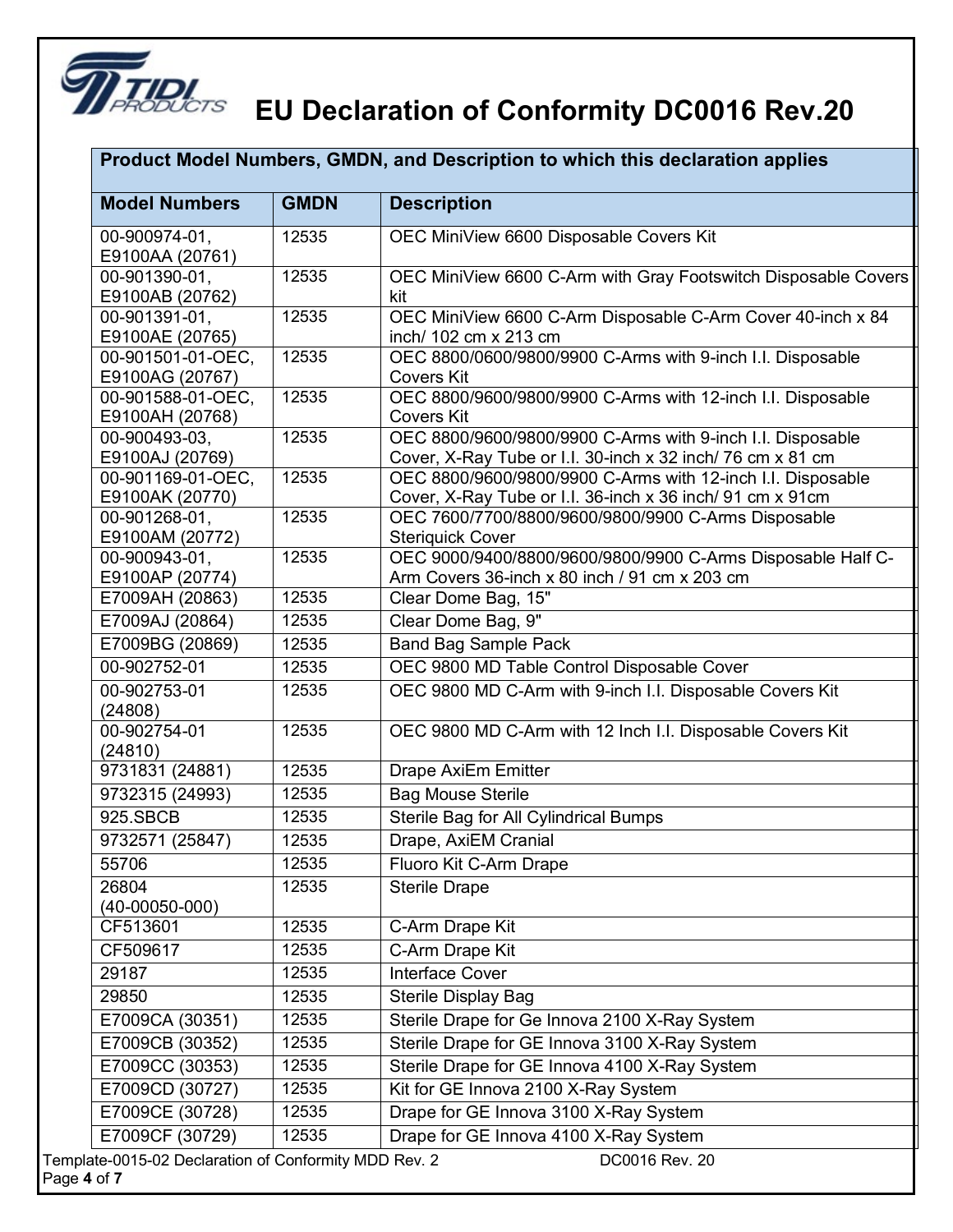

|                       |             | Product Model Numbers, GMDN, and Description to which this declaration applies |
|-----------------------|-------------|--------------------------------------------------------------------------------|
| <b>Model Numbers</b>  | <b>GMDN</b> | <b>Description</b>                                                             |
| E7009HA (30801)       | 12535       | Sterile Mobile XR Tube Drape                                                   |
| E7009HB (30802)       | 12535       | Sterile Flash pad Detector Drape                                               |
| 131179 (30877)        | 12535       | Disposable Cover Set                                                           |
| 131180 (30880)        | 12535       | Disposable Cover Set                                                           |
| 131181 (30882)        | 12535       | Disposable Cover Set                                                           |
| 131182 (30883)        | 12535       | Disposable Cover Set                                                           |
| 131183 (30885)        | 12535       | Disposable Cover for Vision Center/ Solo Center/ Remote Vision<br>Center       |
| 131185                | 12535       | Disposable Cover for Detector Housing                                          |
| 131186                | 12535       | Disposable Cover for Detector Housing                                          |
| 131150 (31599)        | 12535       | Disposable Cover Includes: Position Control Center Drape                       |
| 131184 (30896)        | 12535       | Disposable Cover for Image Intensifier Housing                                 |
| 200-700-00<br>(33442) | 12535       | Sterile DOC Cover 9" x 96"                                                     |
| 31082                 | 12535       | <b>CT Drape</b>                                                                |
| 925.TRSB              | 12535       | Sterile Bag, The Ramp                                                          |
| 925.AAKWLSB           | 12535       | Sterile Bag, Large Acute/Knee Wedge                                            |
| 5456276 (31410)       | 12535       | Desk Top Drape                                                                 |
| 131550                | 12535       | Disposable Cover                                                               |
| 131924 (33196)        | 12535       | Disposable Cover Set                                                           |
| 5999777 (31882)       | 12535       | C-Arm Drape Kit with Plate Protector and Foot Switch Cover                     |
| 5999198 (31883)       | 12535       | C-Arm Drape Kit with Skin Spacer, Plate Protector and Foot Switch<br>Cover     |
| 19903-40              | 12535       | 27 Display Drape                                                               |
| 5999784 (32860)       | 12535       | C-Arm Half Drape                                                               |
| 5999197 (32862)       | 12535       | C-Arm Drape Kit with Skin Spacer and Foot Switch Cover                         |
| 5999417 (32863)       | 12535       | C-Arm Drape                                                                    |
| 5999789 (32864)       | 12535       | C-Arm Drape with Skin Spacer                                                   |
| 1000-0100             | 12535       | Mini C-Arm Drape Kit                                                           |
| <b>BAG001</b>         | 12535       | <b>Equipment Cover</b>                                                         |
| 131925 (33195)        | 12535       | Disposable Cover Set                                                           |
| 5767882 (34008)       | 12535       | Drape, Monitor, 4K                                                             |
| E7009AG (20862F)      | 12535       | Clear Dome Bag 27"                                                             |
| E7009BD (20866F)      | 12535       | Clear Band Bag, 30" x 20"                                                      |
| E7009BE (20867F)      | 12535       | Clear Band Bag, 20" x 16"                                                      |
| E7009BF               | 12535       | Bag, Clear band, 12" x 8"                                                      |
| 33049-1               | 12535       | Endoseen Hysteroscope Drape                                                    |
| ZGD20WA-LOOP          | 12535       | Zero-Gravity Equipment Cover                                                   |
| 5565                  | 12535       | <b>TIDIShield O-Arm Cover</b>                                                  |
| 5574                  | 12535       | <b>STERILE-Z Patient Drapes</b>                                                |

Template-0015-02 Declaration of Conformity MDD Rev. 2 DC0016 Rev. 20 Page **5** of **7**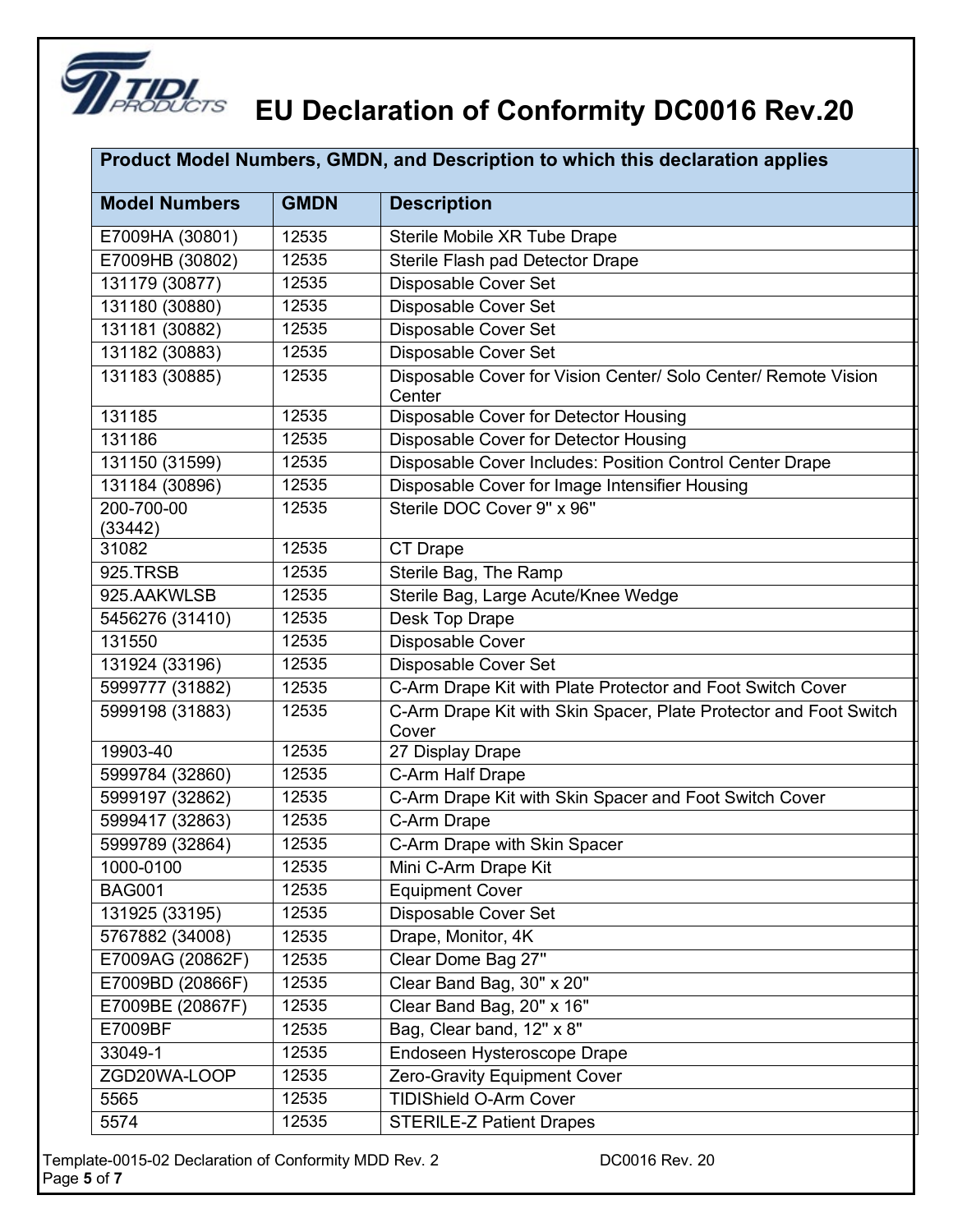

| <b>Model Numbers</b><br><b>GMDN</b><br><b>Description</b><br>12535<br><b>STERILE-Z Back Table Cover</b><br>5575<br>5575-XL<br>12535<br>STERILE-Z Back Table Cover- XL<br>5582<br>12535<br><b>STERILE-Z Mayo Stand Cover</b><br><b>CFI-705</b><br>12535<br>X-Ray Cassette Cover 24" x 36"<br>X-Ray Cassette Cover 8" x 10"<br><b>CFI-954</b><br>12535<br>X-Ray Cassette Cover 14" x 17"<br><b>CFI-956</b><br>12535<br>X-Ray Cassette Cover 24" x 24"<br><b>CFI-959</b><br>12535<br>CFI-960<br>X-Ray Cassette Cover 30" x 50"<br>12535<br>OEC Disposables, 12-inch Image Intensifier 9800, 9900 & Elite 31<br>5774511 (33306)<br>12535<br>cm CFM<br>CFI-706<br>12535<br>Footswitch Cover 12" x 12"<br><b>CFI-963</b><br>Foot Switch Cover 24" x 20"<br>12535<br><b>CFI-748</b><br>12535<br>Footswitch Cover 20" x 12" | Product Model Numbers, GMDN, and Description to which this declaration applies |       |                                           |
|---------------------------------------------------------------------------------------------------------------------------------------------------------------------------------------------------------------------------------------------------------------------------------------------------------------------------------------------------------------------------------------------------------------------------------------------------------------------------------------------------------------------------------------------------------------------------------------------------------------------------------------------------------------------------------------------------------------------------------------------------------------------------------------------------------------------|--------------------------------------------------------------------------------|-------|-------------------------------------------|
|                                                                                                                                                                                                                                                                                                                                                                                                                                                                                                                                                                                                                                                                                                                                                                                                                     |                                                                                |       |                                           |
|                                                                                                                                                                                                                                                                                                                                                                                                                                                                                                                                                                                                                                                                                                                                                                                                                     |                                                                                |       |                                           |
|                                                                                                                                                                                                                                                                                                                                                                                                                                                                                                                                                                                                                                                                                                                                                                                                                     |                                                                                |       |                                           |
|                                                                                                                                                                                                                                                                                                                                                                                                                                                                                                                                                                                                                                                                                                                                                                                                                     |                                                                                |       |                                           |
|                                                                                                                                                                                                                                                                                                                                                                                                                                                                                                                                                                                                                                                                                                                                                                                                                     |                                                                                |       |                                           |
|                                                                                                                                                                                                                                                                                                                                                                                                                                                                                                                                                                                                                                                                                                                                                                                                                     |                                                                                |       |                                           |
|                                                                                                                                                                                                                                                                                                                                                                                                                                                                                                                                                                                                                                                                                                                                                                                                                     |                                                                                |       |                                           |
|                                                                                                                                                                                                                                                                                                                                                                                                                                                                                                                                                                                                                                                                                                                                                                                                                     |                                                                                |       |                                           |
|                                                                                                                                                                                                                                                                                                                                                                                                                                                                                                                                                                                                                                                                                                                                                                                                                     |                                                                                |       |                                           |
|                                                                                                                                                                                                                                                                                                                                                                                                                                                                                                                                                                                                                                                                                                                                                                                                                     |                                                                                |       |                                           |
|                                                                                                                                                                                                                                                                                                                                                                                                                                                                                                                                                                                                                                                                                                                                                                                                                     |                                                                                |       |                                           |
|                                                                                                                                                                                                                                                                                                                                                                                                                                                                                                                                                                                                                                                                                                                                                                                                                     |                                                                                |       |                                           |
|                                                                                                                                                                                                                                                                                                                                                                                                                                                                                                                                                                                                                                                                                                                                                                                                                     |                                                                                |       |                                           |
|                                                                                                                                                                                                                                                                                                                                                                                                                                                                                                                                                                                                                                                                                                                                                                                                                     | 5431                                                                           | 12535 | Camera Drape with Perforated Tip 9" x 96" |
| Camera Drape with Perforated Tip 5" x 96"<br>5432<br>12535                                                                                                                                                                                                                                                                                                                                                                                                                                                                                                                                                                                                                                                                                                                                                          |                                                                                |       |                                           |
| Camera Drape with Elasticized Blue Tip 7" x 96"<br>5433<br>12535                                                                                                                                                                                                                                                                                                                                                                                                                                                                                                                                                                                                                                                                                                                                                    |                                                                                |       |                                           |
| Blue Camera Cover 5" x 96"<br>CFI-1500<br>12535                                                                                                                                                                                                                                                                                                                                                                                                                                                                                                                                                                                                                                                                                                                                                                     |                                                                                |       |                                           |
| CFI-1504<br>Camera Cover 7" x 96"<br>12535                                                                                                                                                                                                                                                                                                                                                                                                                                                                                                                                                                                                                                                                                                                                                                          |                                                                                |       |                                           |
| Drape, AxiEM™ Emitter<br>24881<br>12535                                                                                                                                                                                                                                                                                                                                                                                                                                                                                                                                                                                                                                                                                                                                                                             |                                                                                |       |                                           |
| 25847<br>12535<br>Drape, AxiEM™ Cranial                                                                                                                                                                                                                                                                                                                                                                                                                                                                                                                                                                                                                                                                                                                                                                             |                                                                                |       |                                           |
|                                                                                                                                                                                                                                                                                                                                                                                                                                                                                                                                                                                                                                                                                                                                                                                                                     |                                                                                |       |                                           |
|                                                                                                                                                                                                                                                                                                                                                                                                                                                                                                                                                                                                                                                                                                                                                                                                                     |                                                                                |       |                                           |
| 12535<br>GE OEC Elite 31cm Flat Panel Drape<br>5845455 (33323)                                                                                                                                                                                                                                                                                                                                                                                                                                                                                                                                                                                                                                                                                                                                                      |                                                                                |       |                                           |
| 12535<br>GE OEC Elite 21cm Flat Panel Drape<br>5845456 (33324)                                                                                                                                                                                                                                                                                                                                                                                                                                                                                                                                                                                                                                                                                                                                                      |                                                                                |       |                                           |
| OEC Disposables, 31cm Flat Panel CFD OEC One<br>12535<br>5857958 (33326)                                                                                                                                                                                                                                                                                                                                                                                                                                                                                                                                                                                                                                                                                                                                            |                                                                                |       |                                           |
| GE OEC One 21cm Flat Panel Drape<br>5845457 (33325)<br>12535                                                                                                                                                                                                                                                                                                                                                                                                                                                                                                                                                                                                                                                                                                                                                        |                                                                                |       |                                           |
| OEC 3D Disposable Drape Kit, Detector and C-arm Only<br>5869312 (33328)<br>12535                                                                                                                                                                                                                                                                                                                                                                                                                                                                                                                                                                                                                                                                                                                                    |                                                                                |       |                                           |
| 5871178 (33329)<br>12535<br>OEC 3D Disposable Drape Kit, Full System with Accessories                                                                                                                                                                                                                                                                                                                                                                                                                                                                                                                                                                                                                                                                                                                               |                                                                                |       |                                           |
| 00-900885-01-OEC.<br>61676<br>OEC UroView® 2600/2800 Disposable Drainbag with Hose<br>E9100BB (20782)                                                                                                                                                                                                                                                                                                                                                                                                                                                                                                                                                                                                                                                                                                               |                                                                                |       |                                           |
| 61676<br>OEC Uroview® 2800 Disposable Covers Kit<br>00-901761-01,<br>E9100BH (21184)                                                                                                                                                                                                                                                                                                                                                                                                                                                                                                                                                                                                                                                                                                                                |                                                                                |       |                                           |
| 12535<br>00-902864-01<br>OEC® 8800/9600/9800/9900 C-Arms Universal Half Drape With                                                                                                                                                                                                                                                                                                                                                                                                                                                                                                                                                                                                                                                                                                                                  |                                                                                |       |                                           |
| (25601)<br><b>Adhesive Ties</b>                                                                                                                                                                                                                                                                                                                                                                                                                                                                                                                                                                                                                                                                                                                                                                                     |                                                                                |       |                                           |
| E7009AE (22152)<br>Sterile Drape-AFM / CFM Pedestal intended For Use With: AFM /<br>12535<br><b>CFM Pedestal</b>                                                                                                                                                                                                                                                                                                                                                                                                                                                                                                                                                                                                                                                                                                    |                                                                                |       |                                           |
| 12535<br>Monitor Drape intended for Use With: OEC Elite Monitor<br>5448360 (31332)                                                                                                                                                                                                                                                                                                                                                                                                                                                                                                                                                                                                                                                                                                                                  |                                                                                |       |                                           |
| 5773216 (33304)<br>12535<br><b>Purple C-Bow Drape</b>                                                                                                                                                                                                                                                                                                                                                                                                                                                                                                                                                                                                                                                                                                                                                               |                                                                                |       |                                           |
| OEC® Disposables, 9-inch Image Intensifier, 9800, 9900 & Elite™<br>5774510 (33305)<br>12535<br>21cm CFM                                                                                                                                                                                                                                                                                                                                                                                                                                                                                                                                                                                                                                                                                                             |                                                                                |       |                                           |
| OEC Disposables, 9-inch Image Intensifier OEC One<br>5791435 (33317)<br>12535                                                                                                                                                                                                                                                                                                                                                                                                                                                                                                                                                                                                                                                                                                                                       |                                                                                |       |                                           |

Template-0015-02 Declaration of Conformity MDD Rev. 2 DC0016 Rev. 20 Page **6** of **7**